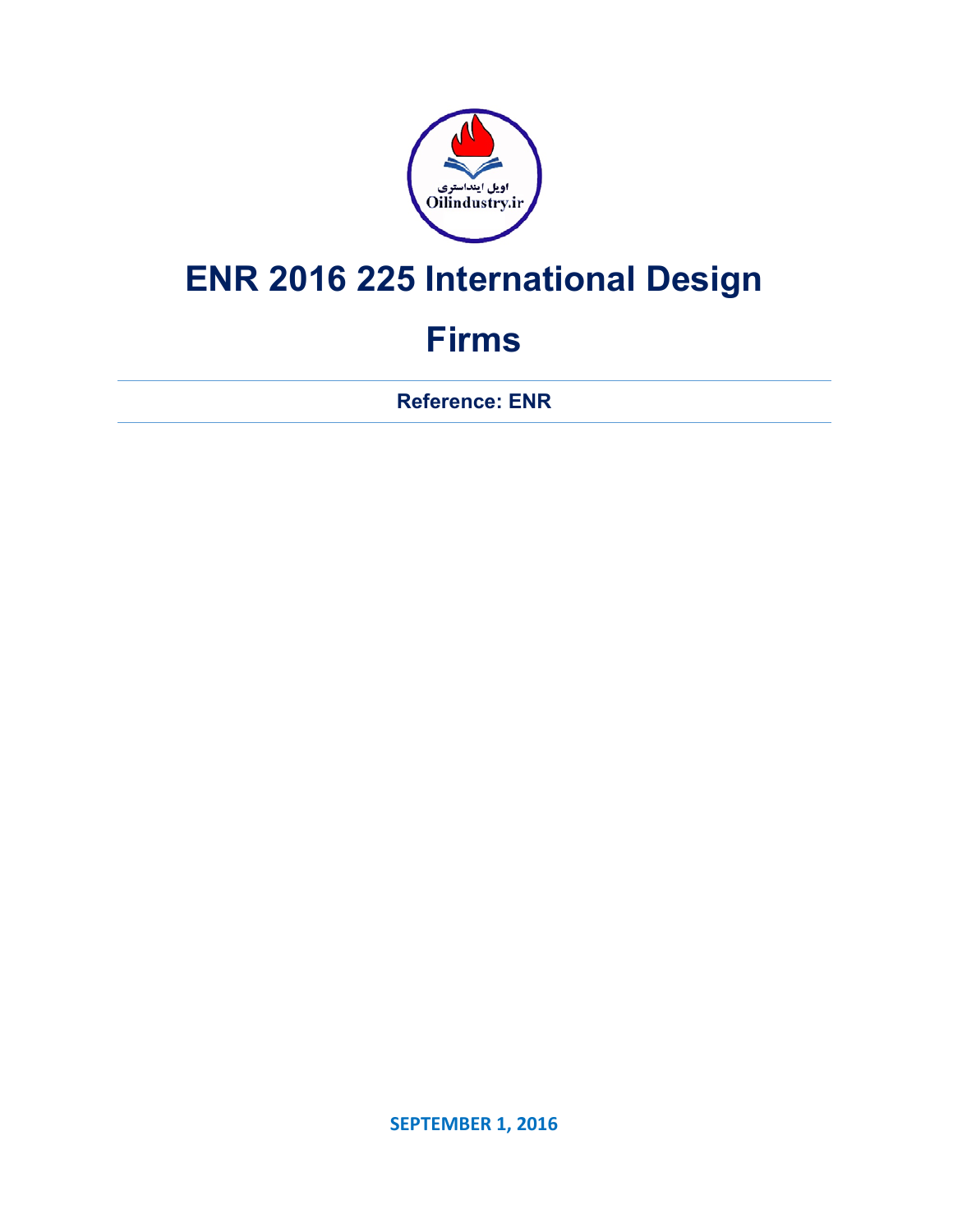

#### **Iran Oil Industry**

#### **ENR 2016-225 International Design Firms**

The global market for professional design services is showing signs of softening as energy prices continue to be low. The uncertainty in the market can be seen in the results of ENR's Top 225 International Design Firms survey. The Top 225 firms generated \$65.43 billion in design revenue in 2015 from projects outside their home countries, down 7.7%, from \$70.85 billion, in 2014. They also had \$70.76 billion in revenue from domestic projects in 2015, down 3.7%, from \$73.48 billion, in 2014.

**Companies** are ranked according to revenue for design services performed in 2015 in \$ millions (\*). Those with subsidiaries are indicated by (†). For information on subsidiaries and where each firm worked outside of the U.S., see www.enr. com. \*\*Firms not ranked last year. Some markets may not add up to 100% due to omission of "other" miscellaneous market category and rounding.

**NA** - Not Available.

**Key to type of firm** A-architect; E-engineer; EC-engineer-contractor; AEarchitect-engineer; EA- engineer architect; ENV-environmental; GEgeotechnical engineer; L-landscape architect; P-planner; O-other. Other Combinations possible. Firms classified themselves.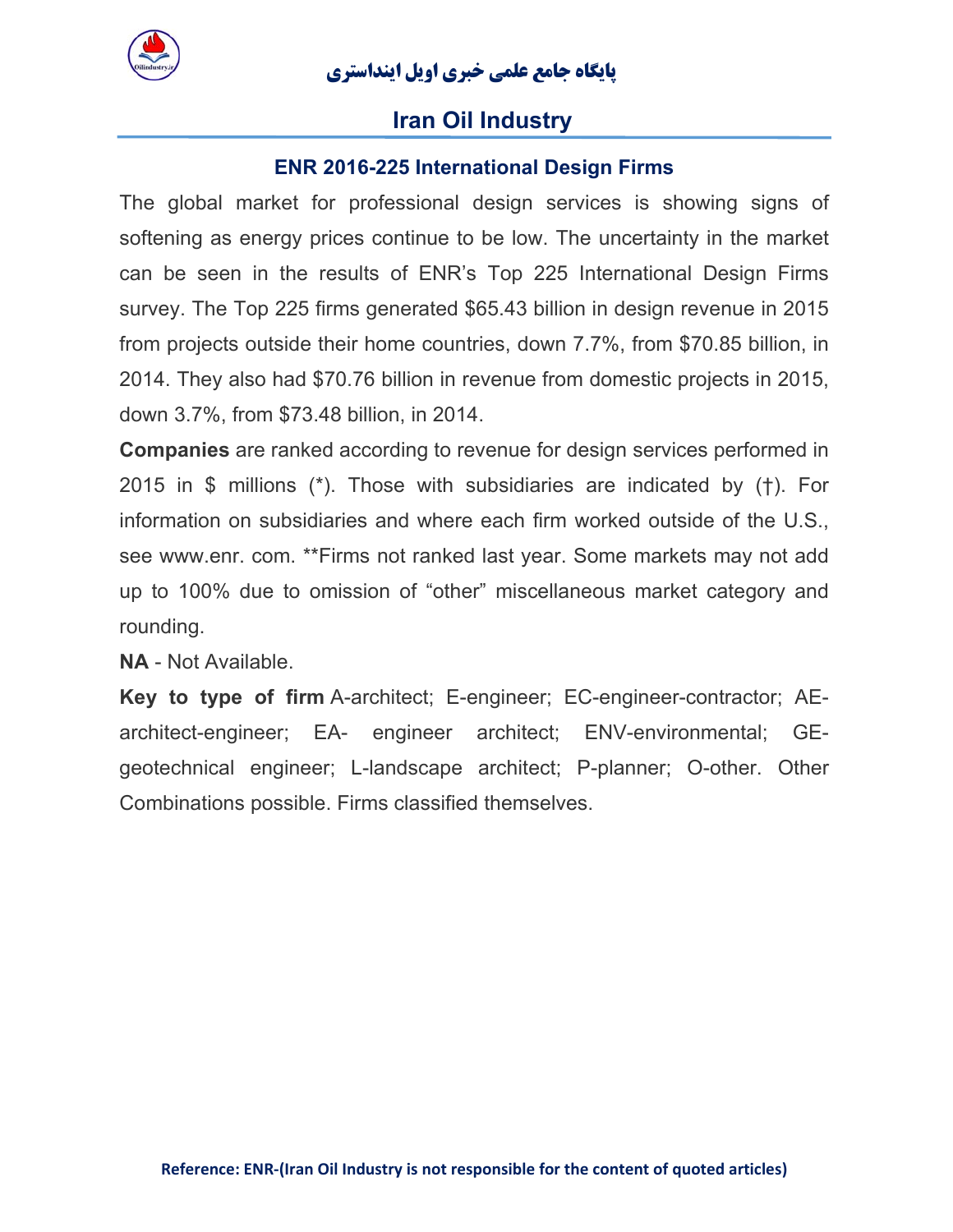

| <b>RANK</b><br>2016/2015 | <b>FIRM</b>                                                      | <b>TYPE OF</b><br><b>FIRM</b> |
|--------------------------|------------------------------------------------------------------|-------------------------------|
| 1/6                      | WSP   PARSONS BRINCKERHOFF, Montreal, Quebec, Canada†            | E                             |
| 2/3                      | ARCADIS NV, Amsterdam, The Netherlands†                          | E                             |
| 3/2                      | WORLEYPARSONS, North Sydney, NSW, Australia†                     | EC                            |
| 4/5                      | JACOBS, Pasadena, Calif., U.S.A.†                                | EAC                           |
| 5/1                      | AECOM, Los Angeles, Calif., U.S.A.                               | EA                            |
| 6/4                      | FUGRO NV, Leidschendam, The Netherlands†                         | <b>GE</b>                     |
| 7/8                      | DAR AL-HANDASAH CONSULTANTS (SHAIR & PARTNERS),<br>Cairo, Egypt† | EA                            |
| 8/7                      | FLUOR CORP., Irving, Texas, U.S.A.†                              | EC                            |
| 9/14                     | MOTT MACDONALD, Croydon, Surrey, U.K.†                           | E                             |
| 10/15                    | TECNICAS REUNIDAS, Madrid, Spain†                                | EC                            |
| 11/12                    | SNC-LAVALIN INC., Montreal, Quebec, Canada†                      | EC                            |
| $12/**$                  | AMEC FOSTER WHEELER, Tucker, Ga., U.S.A.†                        | EC                            |
| 13/10                    | CH2M, Englewood, Colo., U.S.A.†                                  | EC                            |
| 14/16                    | ARUP, London, U.K.†                                              | E                             |
| 15/18                    | ATKINS, Epsom, Surrey, U.K.†                                     | EA                            |
| 16/19                    | STANTEC, Edmonton, Alberta, Canada†                              | <b>EAL</b>                    |
| 17/13                    | BECHTEL, San Francisco, Calif., U.S.A.†                          | EC                            |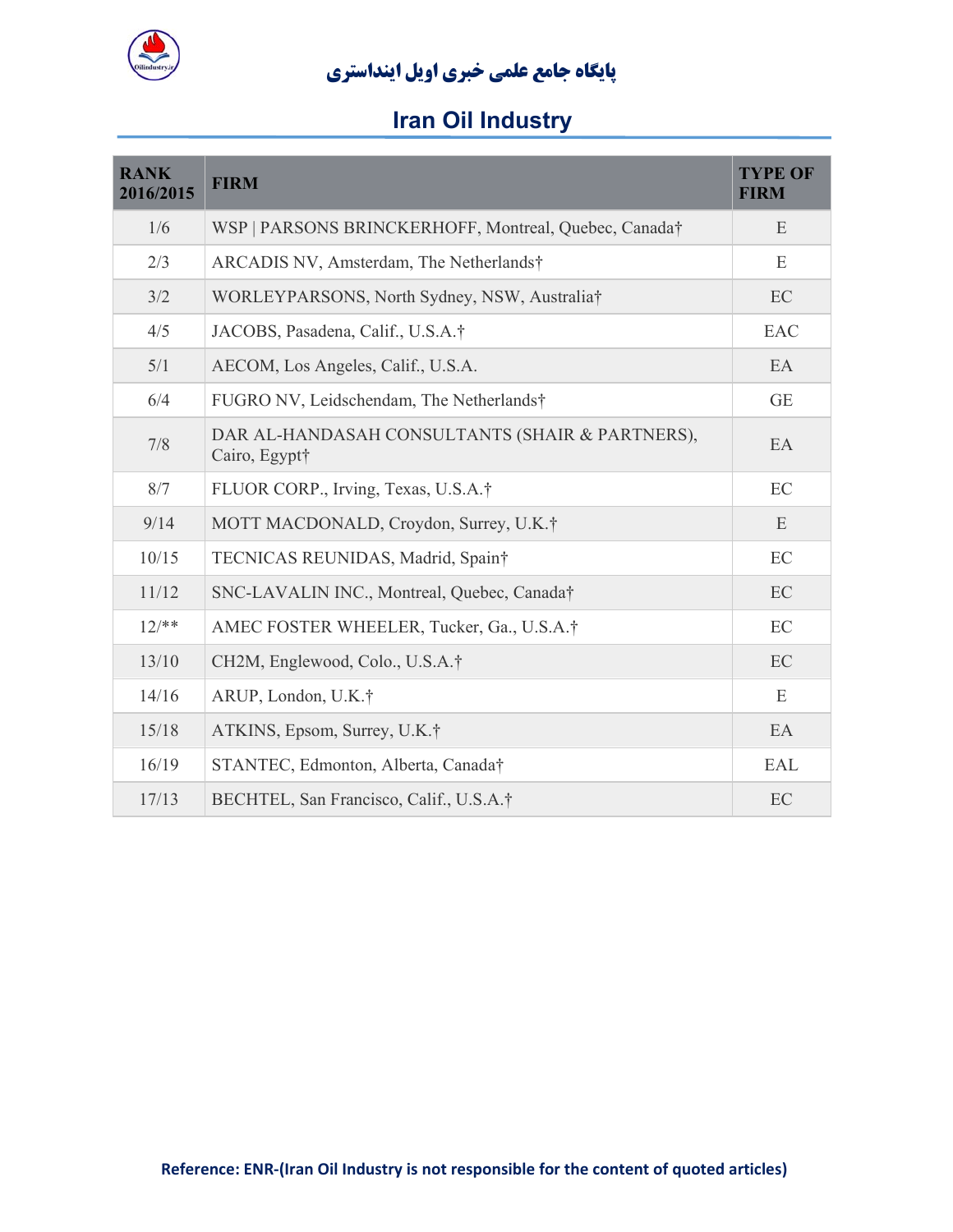

| <b>RANK</b><br>2016/2015 | <b>FIRM</b>                                           | <b>TYPE OF</b><br><b>FIRM</b> |
|--------------------------|-------------------------------------------------------|-------------------------------|
| 18/21                    | RAMBOLL GROUP, Copenhagen, Denmark†                   | E                             |
| 19/22                    | CB&I INC., The Woodlands, Texas, U.S.A.†              | EC                            |
| 20/17                    | KBR, Houston, Texas, U.S.A.                           | EC                            |
| 21/26                    | HYUNDAI ENGINEERING CO. LTD., Seoul, S. Korea         | EC                            |
| 22/24                    | CARDNO LTD., Fortitude Valley, Queensland, Australia† | E                             |
| 23/25                    | GHD, Sydney, Australia†                               | EA/ENV                        |
| 24/20                    | HATCH LTD., Mississauga, Ontario, Canada†             | EC                            |
| 25/29                    | PETROFAC LTD., Jersey, Channel Islands, U.K.†         | EC                            |
| 26/28                    | SWECO AB, Stockholm, Sweden                           | EA                            |
| 27/30                    | POWER CONSTRUCTION CORP. OF CHINA, Beijing, China†    | EC                            |
| 28/27                    | TETRA TECH INC., Pasadena, Calif., U.S.A.†            | E                             |
| 29/34                    | EGIS, Saint-Quentin-en-Yvelines, France†              | E                             |
| 30/41                    | PARSONS, Pasadena, Calif., U.S.A.†                    | EC                            |
| 31/23                    | WOOD GROUP MUSTANG INC., Houston, Texas, U.S.A.†      | EC                            |
| 32/33                    | COWI A/S, Kongens Lyngby, Denmark†                    | E                             |
| $33/**$                  | INTERTEK - PSI, Oakbrook Terrace, Ill., U.S.A.†       | E                             |
| 34/32                    | GOLDER ASSOCIATES, Mississauga, Ontario, Canada†      | E                             |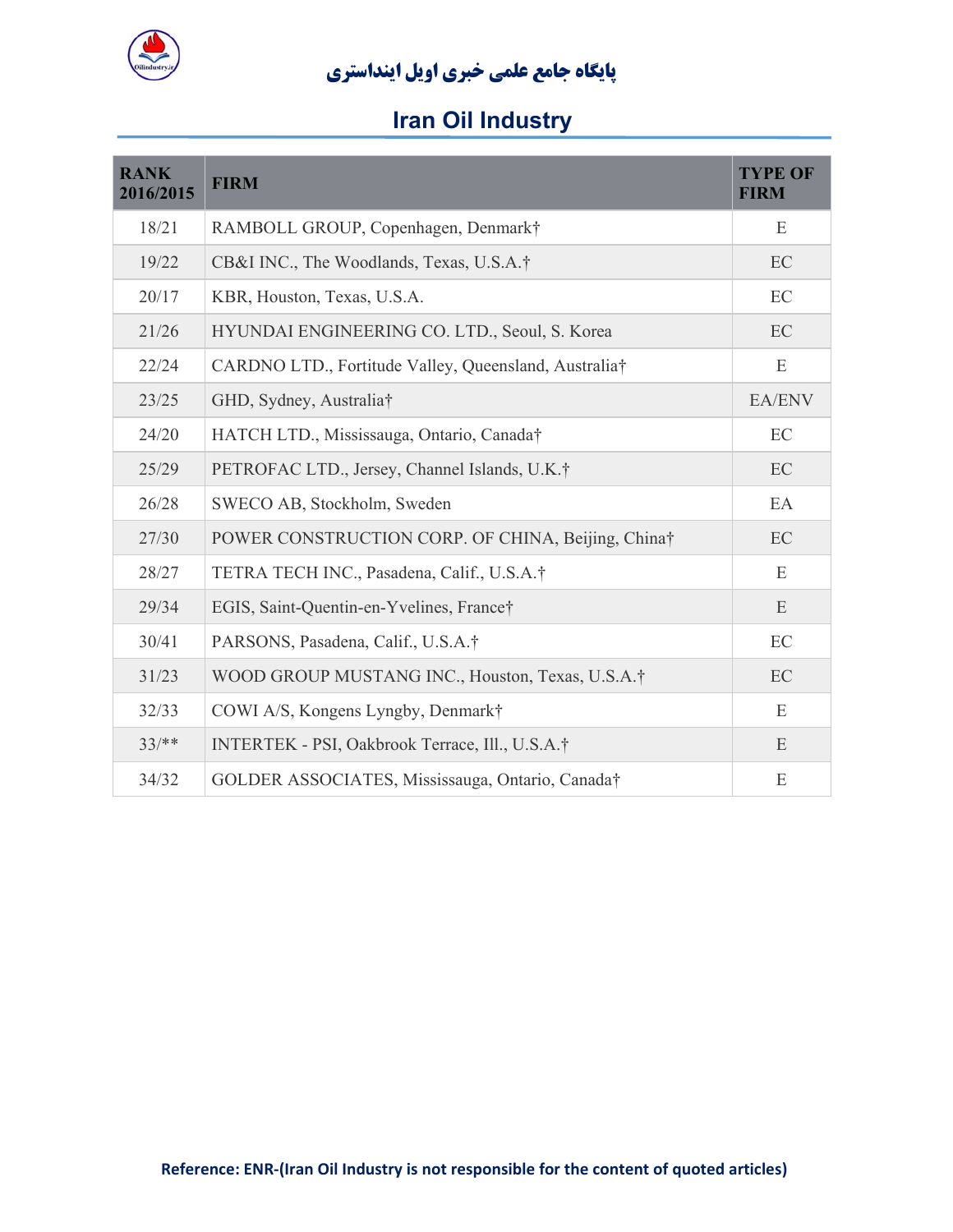

| <b>RANK</b><br>2016/2015 | <b>FIRM</b>                                                      | <b>TYPE OF</b><br><b>FIRM</b> |
|--------------------------|------------------------------------------------------------------|-------------------------------|
| 35/31                    | POYRY PLC, Vantaa, Finland†                                      | E                             |
| 36/35                    | MWH GLOBAL, Broomfield, Colo., U.S.A.†                           | EC                            |
| 37/36                    | TRACTEBEL ENGINEERING SA, Brussels, Belgium*                     | E                             |
| 38/42                    | MAIRE TECNIMONT SPA, Milan, Italy†                               | EC                            |
| 39/43                    | KHATIB & ALAMI, Beirut, Lebanon†                                 | EA                            |
| 40/52                    | LARSEN & TOUBRO LTD., Mumbai, Maharashtra, India†                | EC                            |
| 41/57                    | SK ENGINEERING & CONSTRUCTION CO. LTD., Seoul, S. Korea†         | EC                            |
| 42/45                    | SYSTRA, Paris, France†                                           | E                             |
| 43/38                    | ROYAL HASKONINGDHV, Amersfoort, The Netherlands†                 | E                             |
| 44/40                    | AURECON, Melbourne, Victoria, Australia                          | E                             |
| 45/47                    | LOUIS BERGER, Morristown, N.J., U.S.A.†                          | <b>AEP</b>                    |
| 46/44                    | BLACK & VEATCH, Overland Park, Kan., U.S.A.†                     | EC                            |
| 47/49                    | M+W GROUP, Stuttgart, Germany                                    | EC                            |
| 48/51                    | SMEC, Melbourne, Victoria, Australia†                            | E                             |
| 49/50                    | CHINA COMMUNICATIONS CONSTRUCTION GROUP LTD.,<br>Beijing, China† | EC                            |
| 50/54                    | GENSLER, San Francisco, Calif., U.S.A.                           | $\mathbf{A}$                  |
| 51/88                    | SENER INGENIERIA Y SISTEMAS SA, Las Arenas (Getxo), Vizcaya,     | EC                            |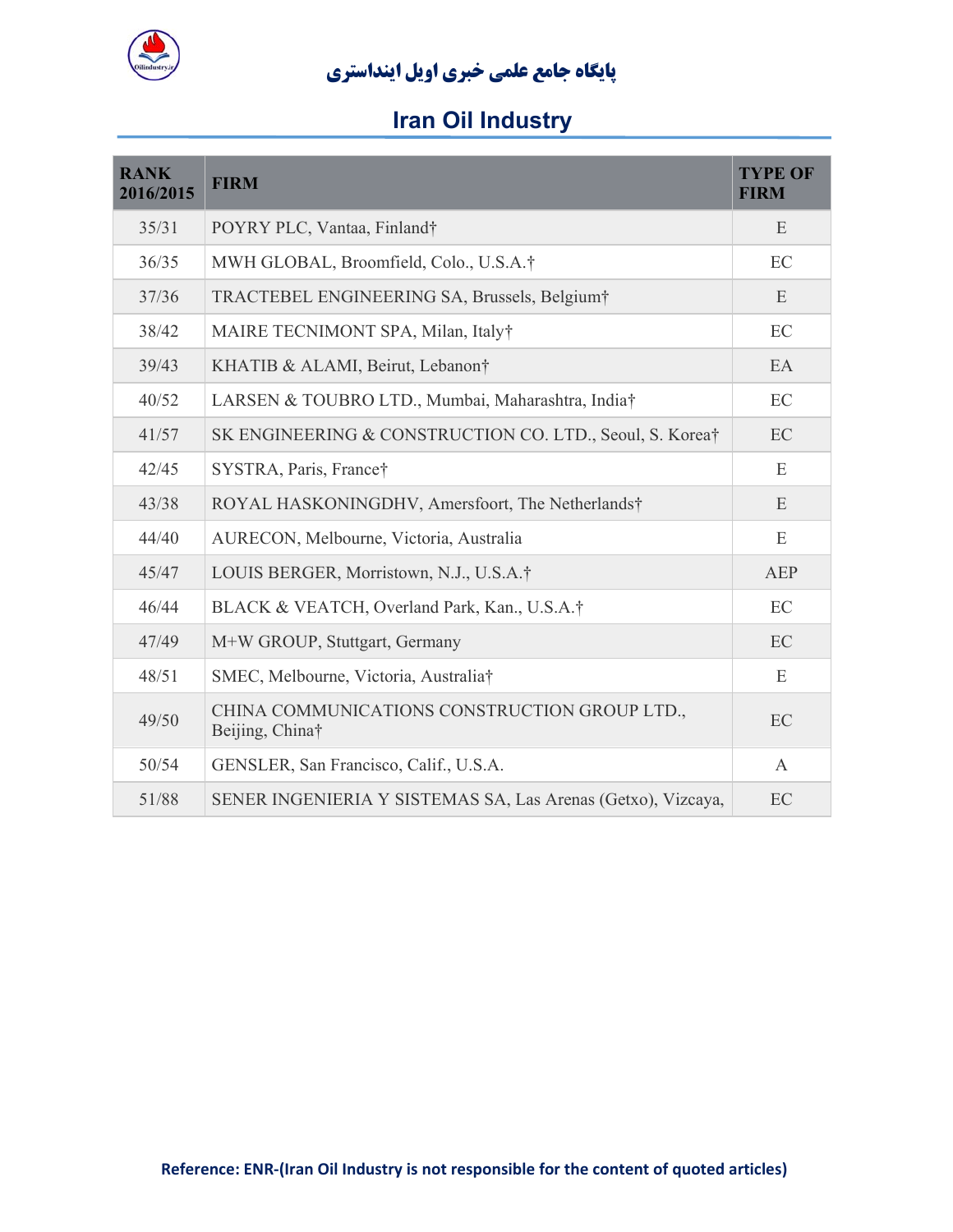

| <b>RANK</b><br>2016/2015 | <b>FIRM</b>                                                 | <b>TYPE OF</b><br><b>FIRM</b> |
|--------------------------|-------------------------------------------------------------|-------------------------------|
|                          | Spain†                                                      |                               |
| 52/46                    | AF-CONSULT LTD., Stockholm, Sweden†                         | E                             |
| 53/48                    | EXP US SERVICES INC., Chicago, Ill., U.S.A.†                | E                             |
| 54/60                    | TYPSA, Madrid, Spain†                                       | EA                            |
| 55/87                    | IBI GROUP INC., Toronto, Ontario, Canada†                   | EA                            |
| 56/53                    | AEDAS, Hong Kong, China                                     | $\mathbf{A}$                  |
| 57/64                    | ILF CONSULTING ENGINEERS, Rum/Innsbruck, Tyrol, Austria†    | E                             |
| 58/62                    | CHINA NATIONAL MACHINERY INDUSTRY CORP., Beijing,<br>China† | EC                            |
| 59/58                    | FICHTNER GMBH & CO. KG, Stuttgart, Germany†                 | E                             |
| 60/56                    | CDI CORP., Philadelphia, Pa., U.S.A.†                       | EA                            |
| 61/86                    | CHIYODA CORP., Yokohama, Kanagawa, Japan†                   | EC                            |
| 62/66                    | IDOM, Bilbao, Spain                                         | EA                            |
| 63/72                    | DORSCH HOLDING GMBH, Offenbach am Main, Germanyt            | E                             |
| 64/75                    | CHINA RAILWAY GROUP LTD., Beijing, China†                   | EC                            |
| 65/59                    | NIPPON KOEI CO. LTD., Tokyo, Japan†                         | E                             |
| 66/61                    | SKIDMORE, OWINGS & MERRILL LLP, New York, N.Y., U.S.A.†     | AE                            |
| 67/71                    | HDR, Omaha, Neb., U.S.A.†                                   | EA                            |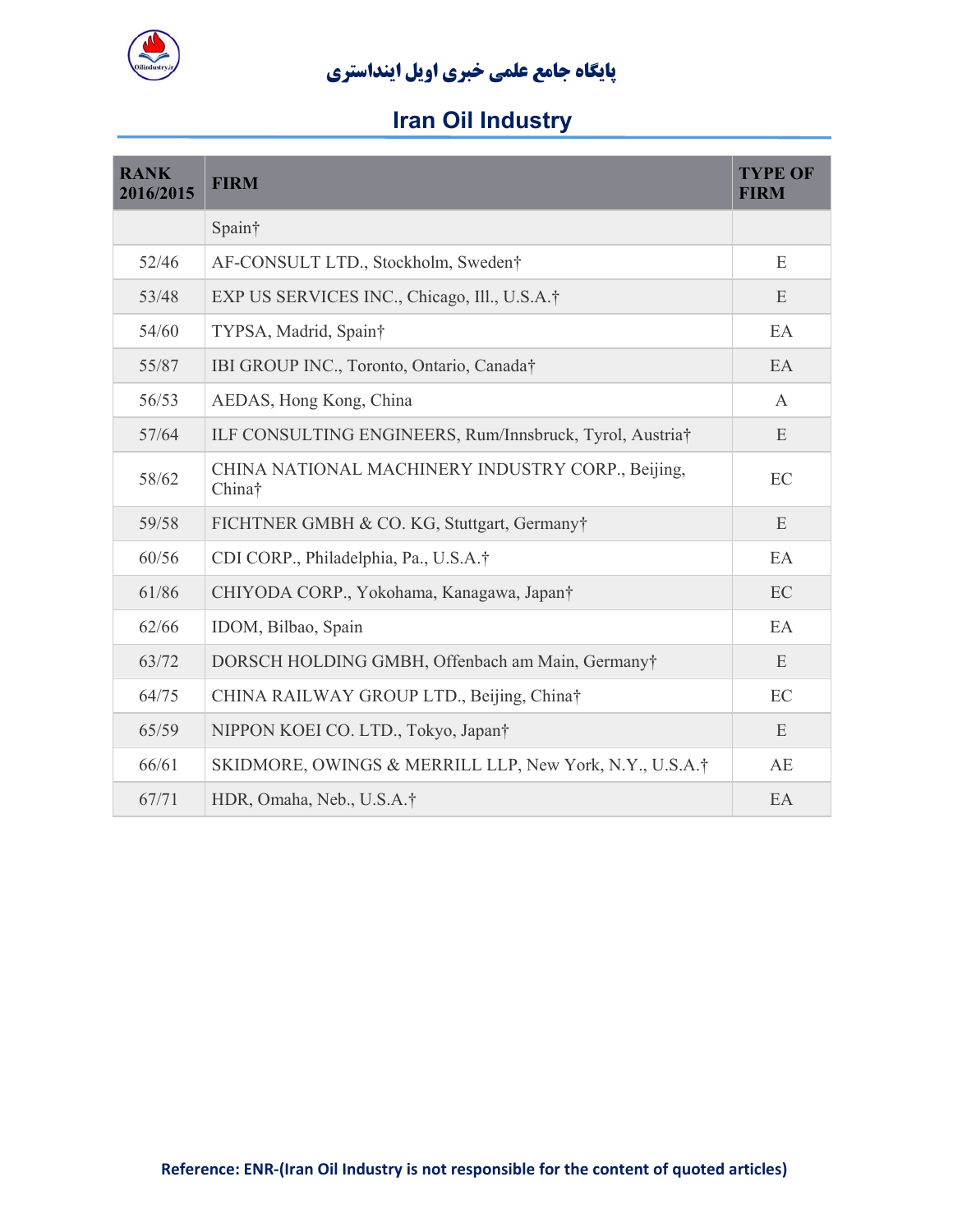

| <b>RANK</b><br>2016/2015 | <b>FIRM</b>                                                            | <b>TYPE OF</b><br><b>FIRM</b> |
|--------------------------|------------------------------------------------------------------------|-------------------------------|
| 68/73                    | CHINA PETROLEUM PIPELINE ENGINEERING CORP., Lang Fang,<br>Hebei, China | EC                            |
| 69/76                    | ASSOCIATED CONSULTING ENGINEERS, Athens, Anarousion,<br>Greece†        | EA                            |
| 70/76                    | OPUS INTERNATIONAL CONSULTANTS, Wellington, New<br>Zealand†            | E                             |
| 71/79                    | ARTELIA INTERNATIONAL, Lyon, France†                                   | E                             |
| 72/68                    | TEBODIN BV, The Hague, The Netherlands                                 | E                             |
| 73/74                    | CDM SMITH, Boston, Mass., U.S.A.†                                      | EC                            |
| 74/69                    | KOHN PEDERSEN FOX ASSOCIATES PC, New York, N.Y., U.S.A.                | $\overline{A}$                |
| 75/78                    | AEGION CORP., Chesterfield, Mo., U.S.A.†                               | EC                            |
| 76/81                    | HOK, St. Louis, Mo., U.S.A.                                            | AE                            |
| 77/70                    | CHINA PETROLEUM ENGINEERING & CONSTRUCTION CORP.,<br>Beijing, China†   | EC                            |
| 78/83                    | WOODS BAGOT, New York, N.Y., U.S.A.†                                   | $\overline{A}$                |
| 79/80                    | KEO INTERNATIONAL CONSULTANTS WLL, Safat, Kuwait                       | AEP                           |
| 80/94                    | SINOPEC ENGINEERING (GROUP) CO. LTD., Beijing, China†                  | EC                            |
| 81/65                    | AUSENCO, South Brisbane, Queensland, Australia†                        | E                             |
| 82/90                    | EHAF CONSULTING ENGINEERS, Cairo, Egypt                                | E                             |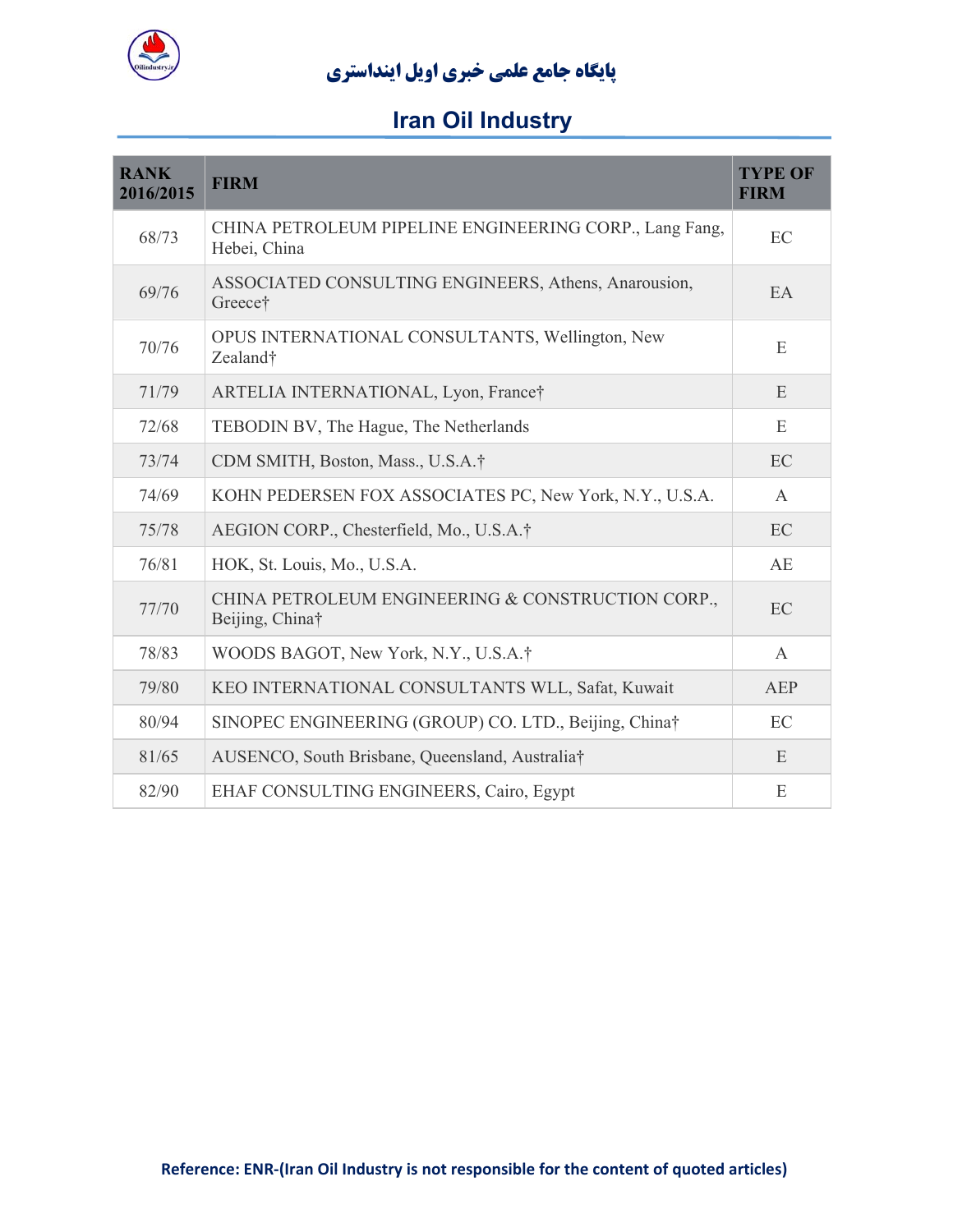

| <b>RANK</b><br>2016/2015 | <b>FIRM</b>                                                    | <b>TYPE OF</b><br><b>FIRM</b> |
|--------------------------|----------------------------------------------------------------|-------------------------------|
| 83/82                    | AYESA, Sevilla, Spain                                          | E                             |
| 84/84                    | VEPICA, Valencia, Venezuela†                                   | EC                            |
| 85/102                   | PROGER SPA, Rome, Italy†                                       | EA                            |
| $86$ /**                 | CHINA TIANCHEN ENGINEERING CORP., Tianjin, China               | EA                            |
| 87/97                    | NORR, Chicago, Ill., U.S.A.†                                   | AE                            |
| 88/93                    | PM GROUP, Dublin, Ireland†                                     | EA                            |
| 89/85                    | BECA GROUP LTD., Auckland, New Zealand†                        | EA                            |
| 90/67                    | CHINA PETROLEUM ENGINEERING CO. LTD., Beijing, China†          | EC                            |
| 91/89                    | ASSYSTEM JLT, Paris, France†                                   | E                             |
| 92/103                   | CTCI CORP., Taipei, Taiwan†                                    | EC                            |
| 93/91                    | MORRISON HERSHFIELD, Atlanta, Ga., U.S.A.†                     | EA                            |
| 94/95                    | ORIENTAL CONSULTANTS GLOBAL (ACKG), Tokyo, Japan <sup>†</sup>  | E                             |
| 95/84                    | KEPCO E&C, Gyeongsangbuk-do, S. Korea                          | AE                            |
| 96/92                    | SSH, Manama, Bahrain                                           | AE                            |
| 97/110                   | BABCOCK & WILCOX ENTERPRISES INC., Charlotte, N.C.,<br>U.S.A.† | E                             |
| 98/122                   | CONSOLIDATED CONTRACTORS GROUP, Athens, Greece†                | EC                            |
| 99/107                   | SARGENT & LUNDY LLC, Chicago, Ill., U.S.A.†                    | E                             |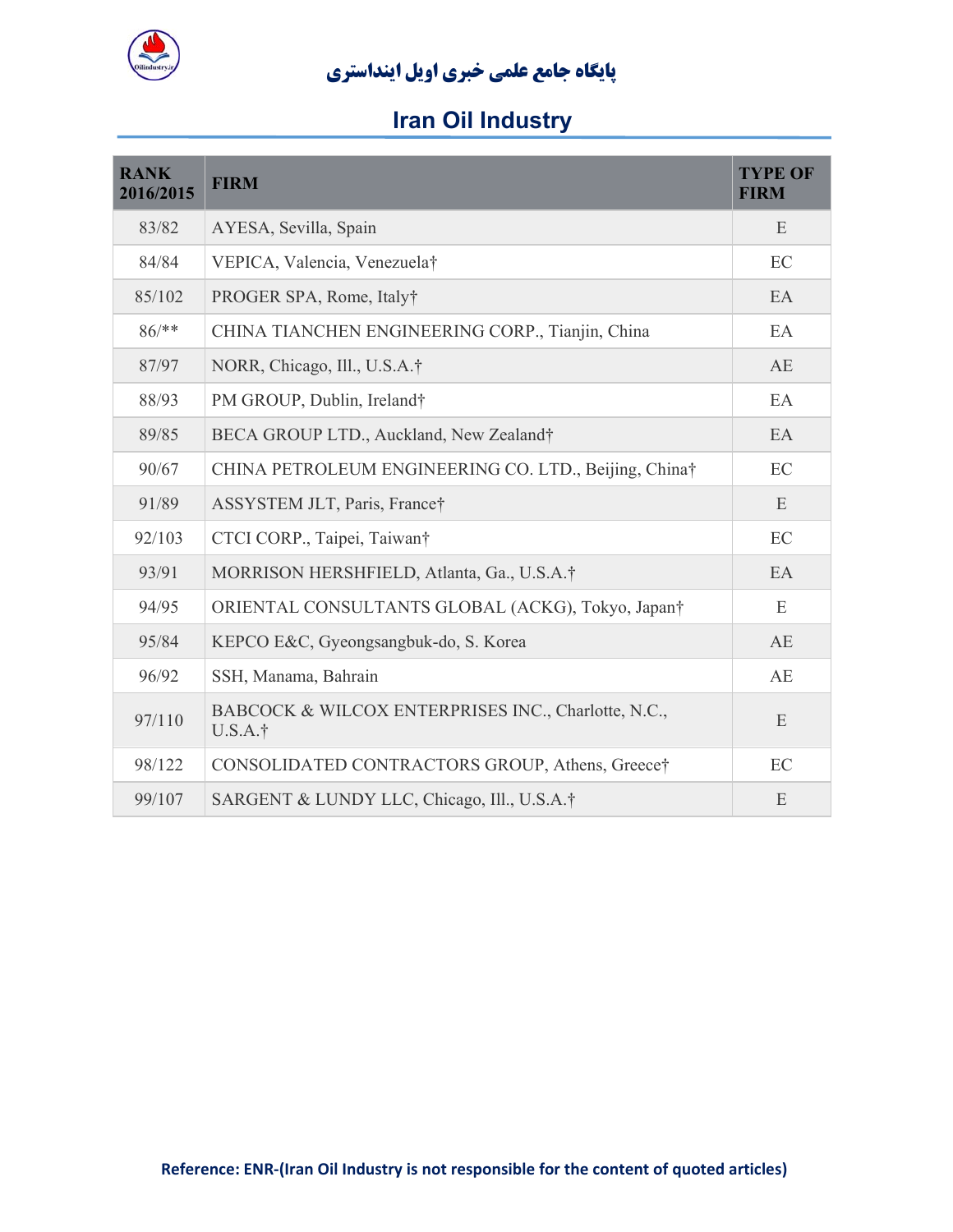

| <b>RANK</b><br>2016/2015 | <b>FIRM</b>                                                           | <b>TYPE OF</b><br><b>FIRM</b> |
|--------------------------|-----------------------------------------------------------------------|-------------------------------|
| 100/105                  | ECG ENGINEERING CONSULTANTS GROUP SA, Cairo, Egypt                    | EA                            |
| <b>RANK</b><br>2016/2015 | <b>FIRM</b>                                                           | <b>TYPE OF</b><br><b>FIRM</b> |
| 101/111                  | DPS ENGINEERING, Cork, Ireland†                                       | E                             |
| 102/112                  | BURNS & MCDONNELL, Kansas City, Mo., U.S.A.                           | EAC                           |
| 103/109                  | ATLAS TEXAS CONSTRUCTION, Ankara, Turkey†                             | EA                            |
| 104/117                  | SETEC, Paris, France†                                                 | E                             |
| 105/96                   | CHINA POWER ENGINEERING CONSULTING GROUP CO. LTD.,<br>Beijing, China† | EC                            |
| 106/98                   | CHINA HUANQIU CONSTRUCTION & ENG'G CORP., Beijing,<br>China†          | EC                            |
| 107/106                  | INECO, INGENIERIA Y ECONOMCIA DE TRANSPORTE SA,<br>Madrid, Spain†     | E                             |
| 108/115                  | WATG   WIMBERLY INTERIORS, Irvine, Calif., U.S.A.†                    | A                             |
| 109/138                  | THORNTON TOMASETTI INC., New York, N.Y., U.S.A.                       | EA                            |
| 110/121                  | ENERGOPROJEKT HOLDING PLC, Belgrade, Serbia†                          | E                             |
| 111/124                  | KLEINFELDER, San Diego, Calif., U.S.A.†                               | EA                            |
| 112/128                  | ITALCONSULT, Rome, Italy                                              | E                             |
| 113/143                  | POSCO ENGINEERING, Incheon, S. Korea                                  | EC                            |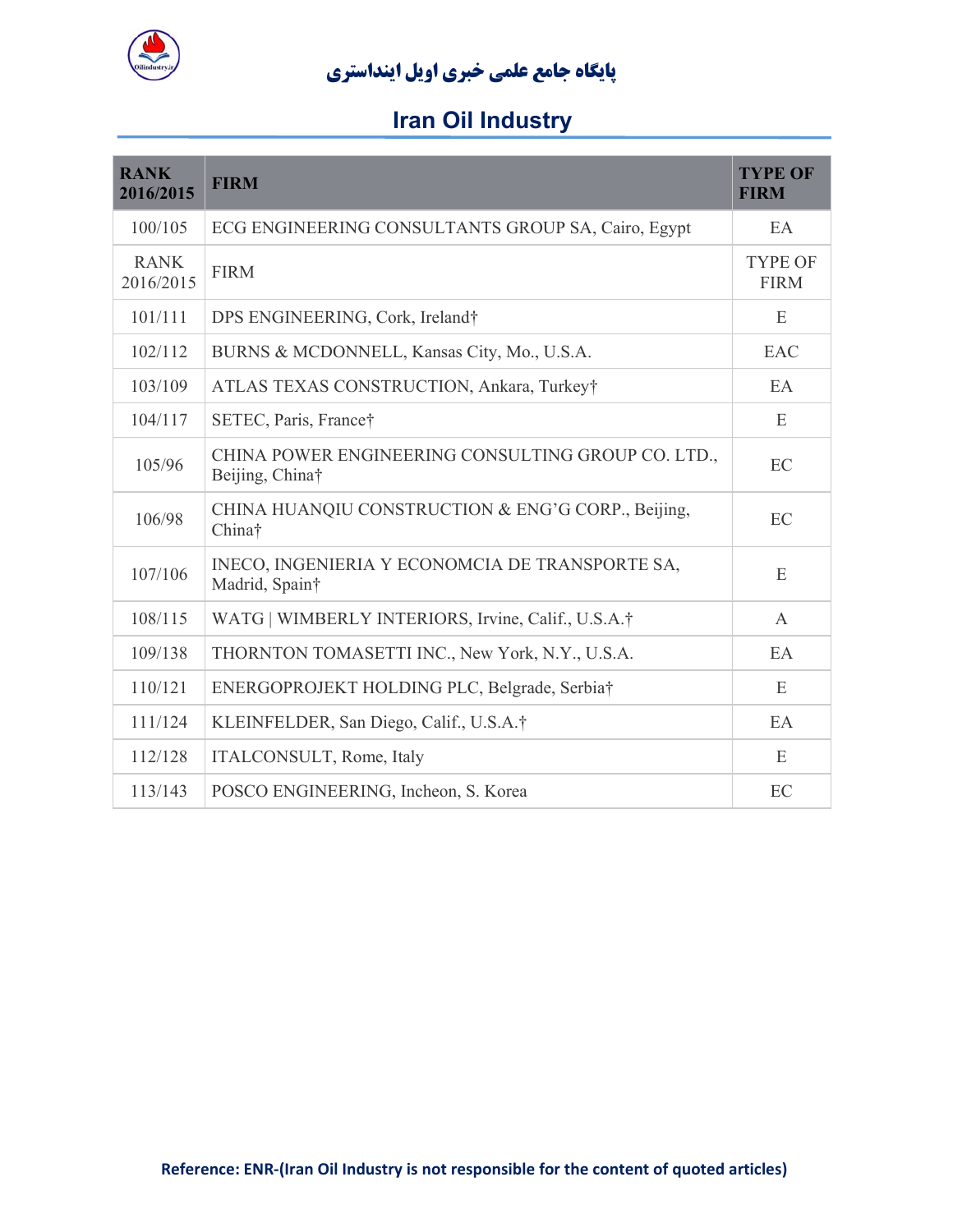

| <b>RANK</b><br>2016/2015 | <b>FIRM</b>                                                                      | <b>TYPE OF</b><br><b>FIRM</b> |
|--------------------------|----------------------------------------------------------------------------------|-------------------------------|
| 114/118                  | EMPRESARIOS AGRUPADOS, Madrid, Spain†                                            | EA                            |
| 115/127                  | POPULOUS, Kansas City, Mo., U.S.A.†                                              | $\mathsf{A}$                  |
| 116/114                  | ACCIONA INFRAESTRUCTURAS, Madrid, Spain†                                         | EC                            |
| 117/120                  | H.P. GAUFF INGENIEURE GMBH & CO. KG -JBG, Frankfurt am<br>Main, Hessen, Germany† | E                             |
| 118/116                  | HOCHTIEF AG, Essen, NRW, Germany†                                                | EC                            |
| 119/123                  | ARCPLUS GROUP PLC, Shanghai, China†                                              | AE                            |
| 120/134                  | PERKINS EASTMAN, New York, N.Y., U.S.A.†                                         | A                             |
| 121/142                  | INGEROP, Rueil-Malmaison, France†                                                | E                             |
| 122/133                  | CHINA INTERNATIONAL WATER & ELECTRIC CORP., Beijing,<br>China†                   | EC                            |
| 123/132                  | STUDI INTERNATIONAL, Tunis, Tunisia†                                             | E                             |
| 124/135                  | PAGE, Washington, D.C., U.S.A.                                                   | AE                            |
| 125/144                  | SHAKER GROUP, Dubai, U.A.E†                                                      | E                             |
| 126/136                  | GEODATA ENGINEERING SPA, Torino, Italy†                                          | E                             |
| 127/104                  | ADRIAN SMITH + GORDON GILL ARCHITECTURE LLP, Chicago,<br>III., U.S.A.            | $\mathbf{A}$                  |
| 128/129                  | ECOLOGY AND ENVIRONMENT INC., Lancaster, N.Y., U.S.A.†                           | <b>ENV</b>                    |
| 129/139                  | STANLEY CONSULTANTS INC., Muscatine, Iowa, U.S.A.†                               | EA                            |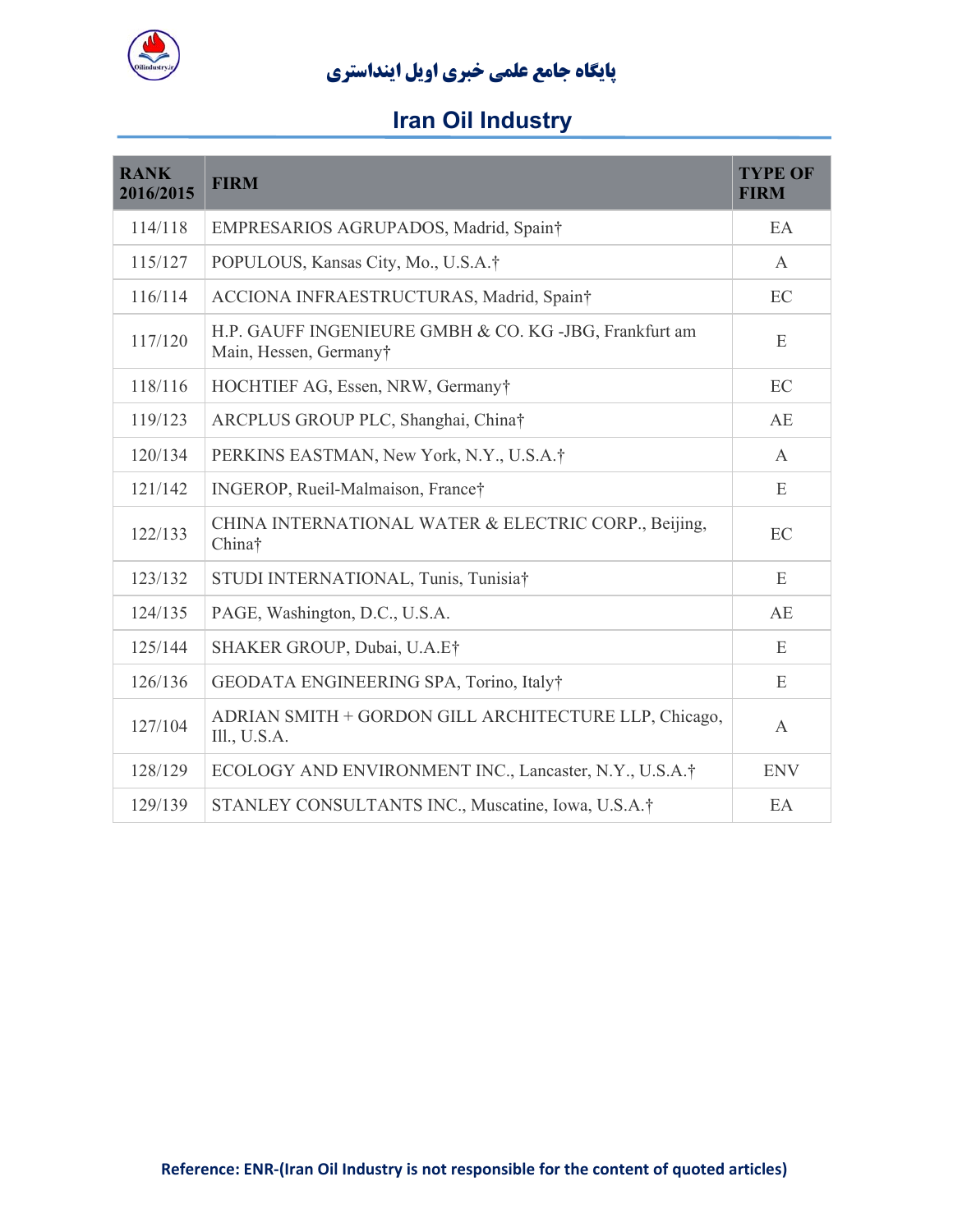

| <b>RANK</b><br>2016/2015 | <b>FIRM</b>                                                                | <b>TYPE OF</b><br><b>FIRM</b> |
|--------------------------|----------------------------------------------------------------------------|-------------------------------|
| 130/141                  | HKS INC., Dallas, Texas, U.S.A.†                                           | $\mathsf{A}$                  |
| 131/126                  | GEOSYNTEC CONSULTANTS INC., Atlanta, Ga., U.S.A.†                          | E                             |
| 132/166                  | YACHIYO ENGINEERING CO. LTD., Tokyo, Japan                                 | E                             |
| 133/153                  | PADECO CO. LTD., Tokyo, Japan                                              | E                             |
| 134/157                  | PCG PROFABRIL CONSULPLANO GESTAO SGPS SA, Lisbon,<br>Portugal <sup>†</sup> | E                             |
| 135/169                  | DOHWA ENGINEERING CO. LTD., Seoul, S. Korea                                | EC                            |
| 136/146                  | DEWAN ARCHITECTS + ENGINEERS, Abu Dhabi, U.A.E.                            | AE                            |
| 137/159                  | GHAFARI ASSOCIATES LLC, Dearborn, Mich., U.S.A.†                           | EA                            |
| 138/151                  | ARCHITECTURE & PLANNING GROUP, Abu Dhabi, U.A.E.                           | AE                            |
| 139/145                  | CANNONDESIGN, Grand Island, N.Y., U.S.A.                                   | AE                            |
| 140/171                  | POWER ENGINEERS INC., Hailey, Idaho, U.S.A.                                | EA                            |
| 141/177                  | CHODAI CO. LTD., Tokyo, Japan†                                             | E                             |
| 142/125                  | NBBJ, Seattle, Wash., U.S.A.†                                              | $\mathbf{A}$                  |
| 143/182                  | KUNHWA ENGINEERING & CONSULTING CO. LTD., Seoul, S.<br>Korea               | E                             |
| 144/101                  | JGC CORP., Yokohama, Kanagawa, Japan                                       | EC                            |
| 145/130                  | RCM TECHNOLOGIES INC., Pennsauken, N.J., U.S.A.†                           | EA                            |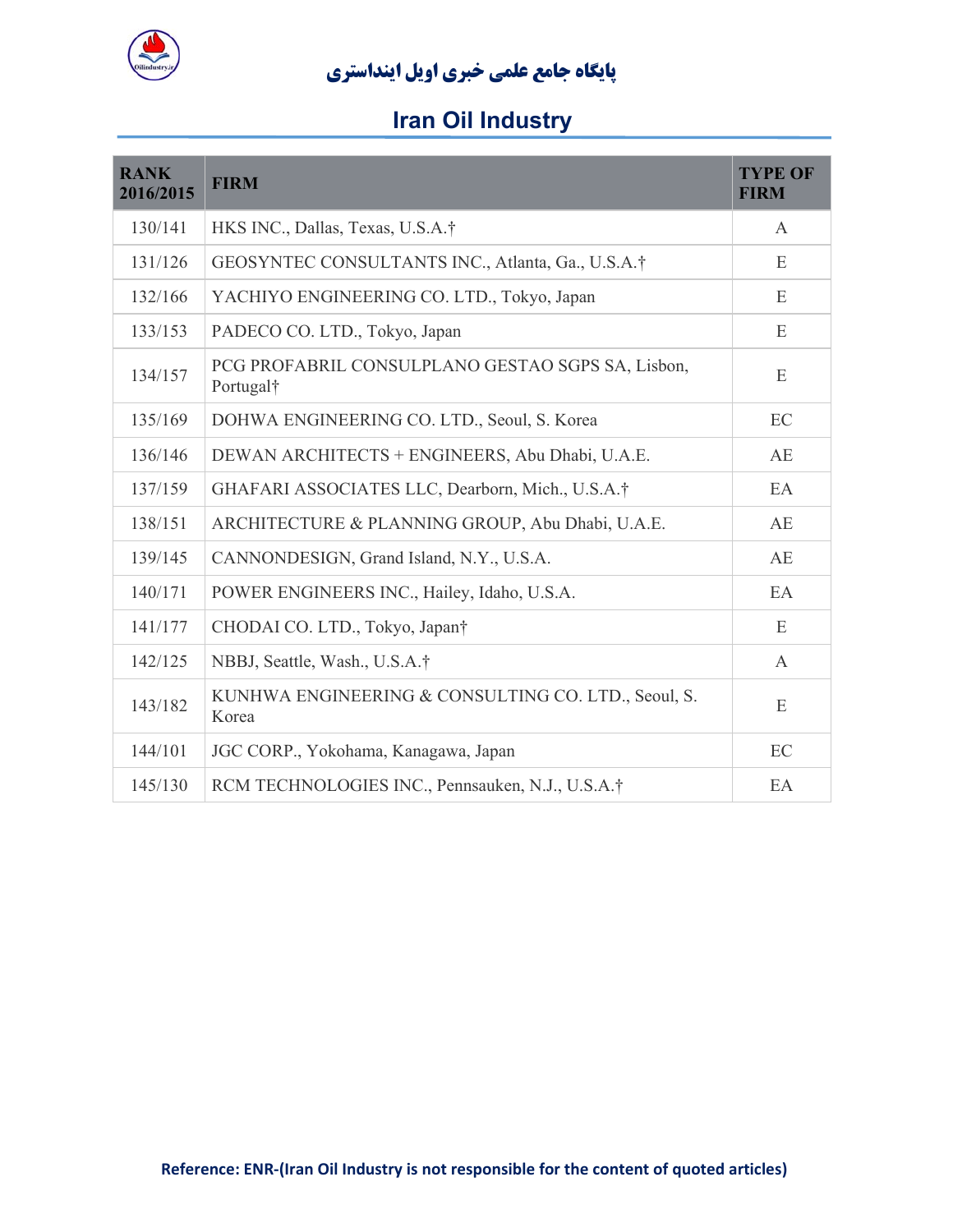

| <b>RANK</b><br>2016/2015 | <b>FIRM</b>                                                      | <b>TYPE OF</b><br><b>FIRM</b> |
|--------------------------|------------------------------------------------------------------|-------------------------------|
| 146/161                  | TTCL PUBLIC CO. LTD., Bangkok, Thailand†                         | EC                            |
| 147/168                  | GETINSA-PAYMA SL, Madrid, Spain†                                 | E                             |
| $148$ /**                | CHINA CIVIL ENGINEERING CONSTRUCTION CORP., Beijing,<br>China†   | EC                            |
| 149/100                  | SHANDONG KERUI PETROLEUM EQUIPMENT CO. LTD.,<br>Dongying, China  | EC                            |
| $150$ /**                | LAUREN ENGINEERS & CONSTRUCTORS INC., Abilene, Texas,<br>U.S.A.† | EC                            |
| 151/149                  | CTI ENGINEERING CO. LTD., Tokyo, Japan†                          | E                             |
| 152/160                  | WONG TUNG PARTNERS LTD., Hong Kong, China†                       | A                             |
| 153/147                  | WALDEMAR S. NELSON AND CO. INC., New Orleans, La., U.S.A.        | EA                            |
| 154/152                  | ARABETECH JARDANEH, Amman, Jordan†                               | EA                            |
| 155/162                  | JAN DE NUL GROUP, Capellen, Luxembourg†                          | EC                            |
| 156/163                  | KAJIMA CORP., Tokyo, Japan†                                      | <b>EAC</b>                    |
| 157/154                  | CONSOLIDATED CONSULTANTS GROUP, Amman, Jordan                    | AE                            |
| 158/174                  | GULF INTERSTATE ENGINEERING, Houston, Texas, U.S.A.†             | EA                            |
| 159/170                  | IPS-INTEGRATED PROJECT SERVICES LLC, Blue Bell, Pa.,<br>U.S.A.†  | EA                            |
| 160/172                  | CES CONSULTING ENGINEERS SALZGITTER GMBH,                        | E                             |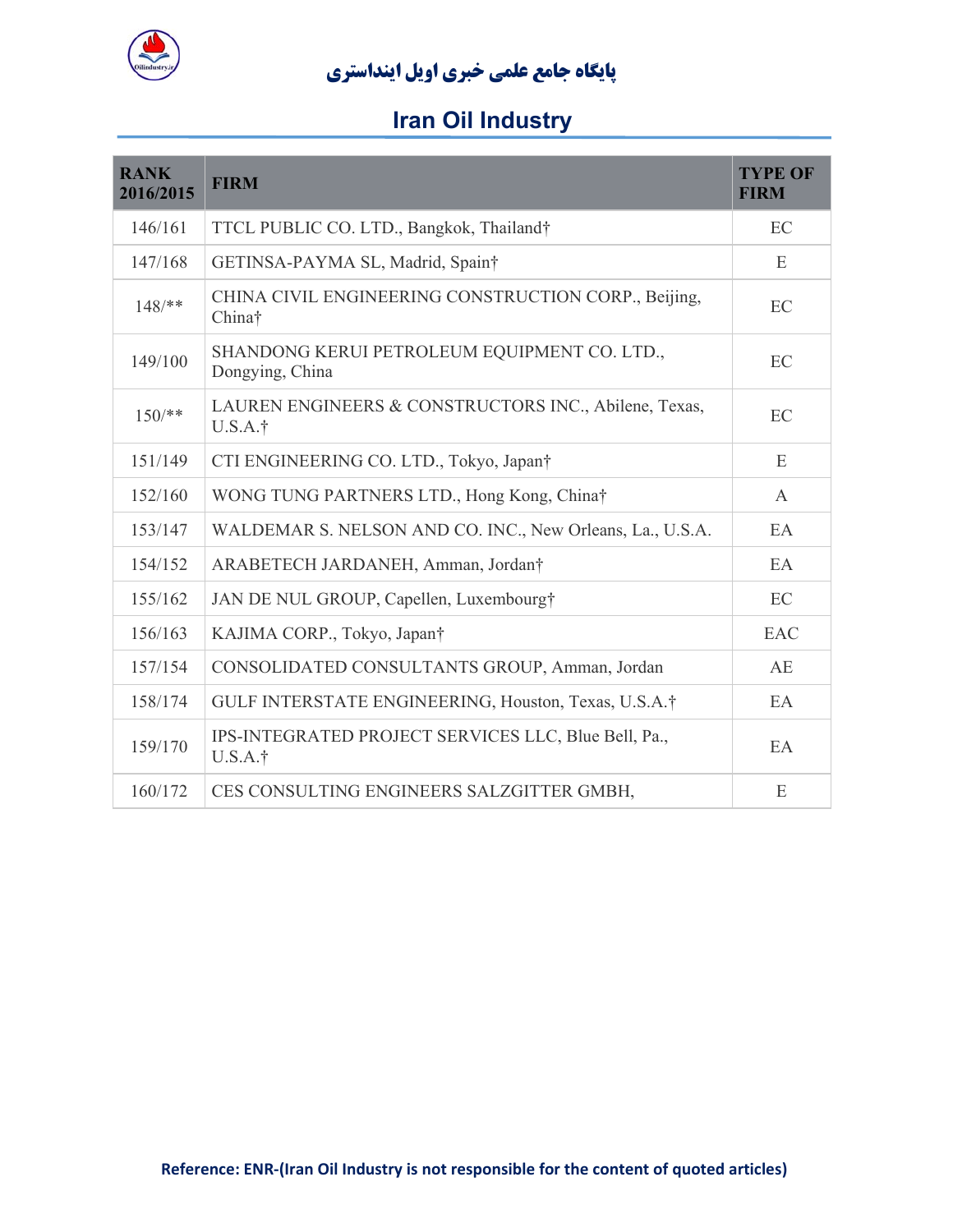

| <b>RANK</b><br>2016/2015 | <b>FIRM</b>                                                      | <b>TYPE OF</b><br><b>FIRM</b> |
|--------------------------|------------------------------------------------------------------|-------------------------------|
|                          | Braunschweig, Germany†                                           |                               |
| $161$ /**                | ENERCON SERVICES INC., Kennesaw, Ga., U.S.A.†                    | EA                            |
| 162/158                  | CCDI GROUP, Shanghai, China                                      | AE                            |
| 163/173                  | SHENYANG YUANDA ALUMINUM INDUSTRY ENG'G CO.,<br>Shenyang, China† | EC                            |
| 164/195                  | GANNETT FLEMING, Camp Hill, Pa., U.S.A.†                         | EA                            |
| 165/185                  | SHELADIA ASSOCIATES INC., Rockville, Md., U.S.A.                 | EA                            |
| 166/165                  | TATA CONSULTING ENGINEERS LTD., Mumbai, Maharashtra,<br>India†   | E                             |
| 167/180                  | KOREA ENGINEERING CONSULTANTS CORP., Seoul, S. Korea             | E                             |
| 168/179                  | ZGF ARCHITECTS LLP, Portland, Ore., U.S.A.                       | $\mathbf{A}$                  |
| 169/192                  | HANKINS AND ANDERSON INC., Glen Allen, Va., U.S.A.               | EA                            |
| $170$ /**                | HYUNDAI ARCHITECTS & ENGINEERS ASSOCIATES, Seoul, S.<br>Korea†   | AE                            |
| 171/164                  | MOFFATT & NICHOL, Long Beach, Calif., U.S.A.†                    | E                             |
| $172/**$                 | NIHON SEKKEI INC., Tokyo, Japan†                                 | AE                            |
| 173/188                  | STEELMAN PARTNERS, Las Vegas, Nev., U.S.A.†                      | A                             |
| $174$ /**                | GKW CONSULT GMBH, Mannheim, Germany                              | E                             |
| 175/198                  | ROBERT A.M. STERN ARCHITECTS, New York, N.Y., U.S.A.†            | A                             |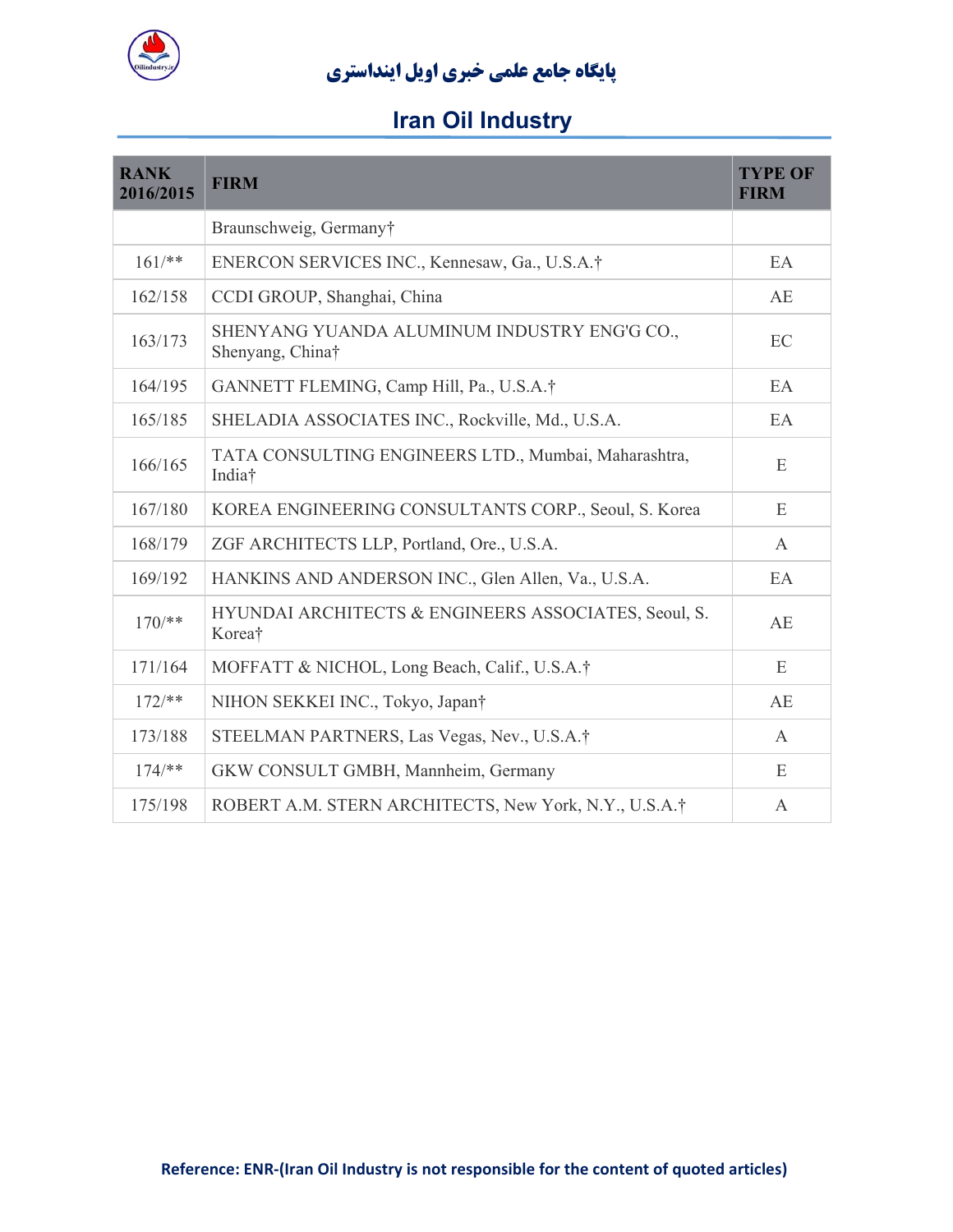

| <b>RANK</b><br>2016/2015 | <b>FIRM</b>                                                    | <b>TYPE OF</b><br><b>FIRM</b> |
|--------------------------|----------------------------------------------------------------|-------------------------------|
| 176/196                  | YOOSHIN ENGINEERING CORP., Seoul, S. Korea                     | E                             |
| 177/214                  | 3TI PROGETTI, Rome, Italy†                                     | EA                            |
| 178/181                  | TVSDESIGN, Atlanta, Ga., U.S.A.†                               | A                             |
| $179$ /**                | POSCO ENGINEERING & CONSTRUCTION, Incheon, S. Korea†           | EC                            |
| 180/201                  | AMBITECH ENGINEERING CORP., Downers Grove, Ill., U.S.A.        | EC                            |
| $181$ /**                | JENSEN HUGHES, Baltimore, Md., U.S.A.†                         | E                             |
| $182/**$                 | ENNEAD ARCHITECTS, New York, N.Y., U.S.A.                      | $\mathbf{A}$                  |
| $183$ /**                | AAW CONSULTING ENGINEERS, Giza, Egypt†                         | E                             |
| $184$ /**                | SETS, Beirut, Lebanon                                          | E                             |
| $185/**$                 | SHAPOORJI PALLONJI, Mumbai, Maharastra, India†                 | EC                            |
| 186/205                  | AMG AL AMAR CONSULTING GROUP SA, Cairo, Egypt†                 | EA                            |
| 187/222                  | ENGLOBAL U.S. INC., Houston, Texas, U.S.A.                     | <b>ENV</b>                    |
| 188/199                  | SUMITOMO MITSUI CONSTRUCTION CO. LTD., Tokyo, Japan†           | AE                            |
| 189/155                  | SUNJIN ENGINEERING & ARCHITECTURE CO. LTD., Seoul, S.<br>Korea | E                             |
| 190/187                  | GOETTSCH PARTNERS, Chicago, Ill., U.S.A.                       | A                             |
| $191$ /**                | GP STRATEGIES, Columbia, Md., U.S.A.                           | EC                            |
| 192/206                  | LANGAN ENG'G, ENVIRO., SVYG. & LANDSC. ARCH.,                  | E                             |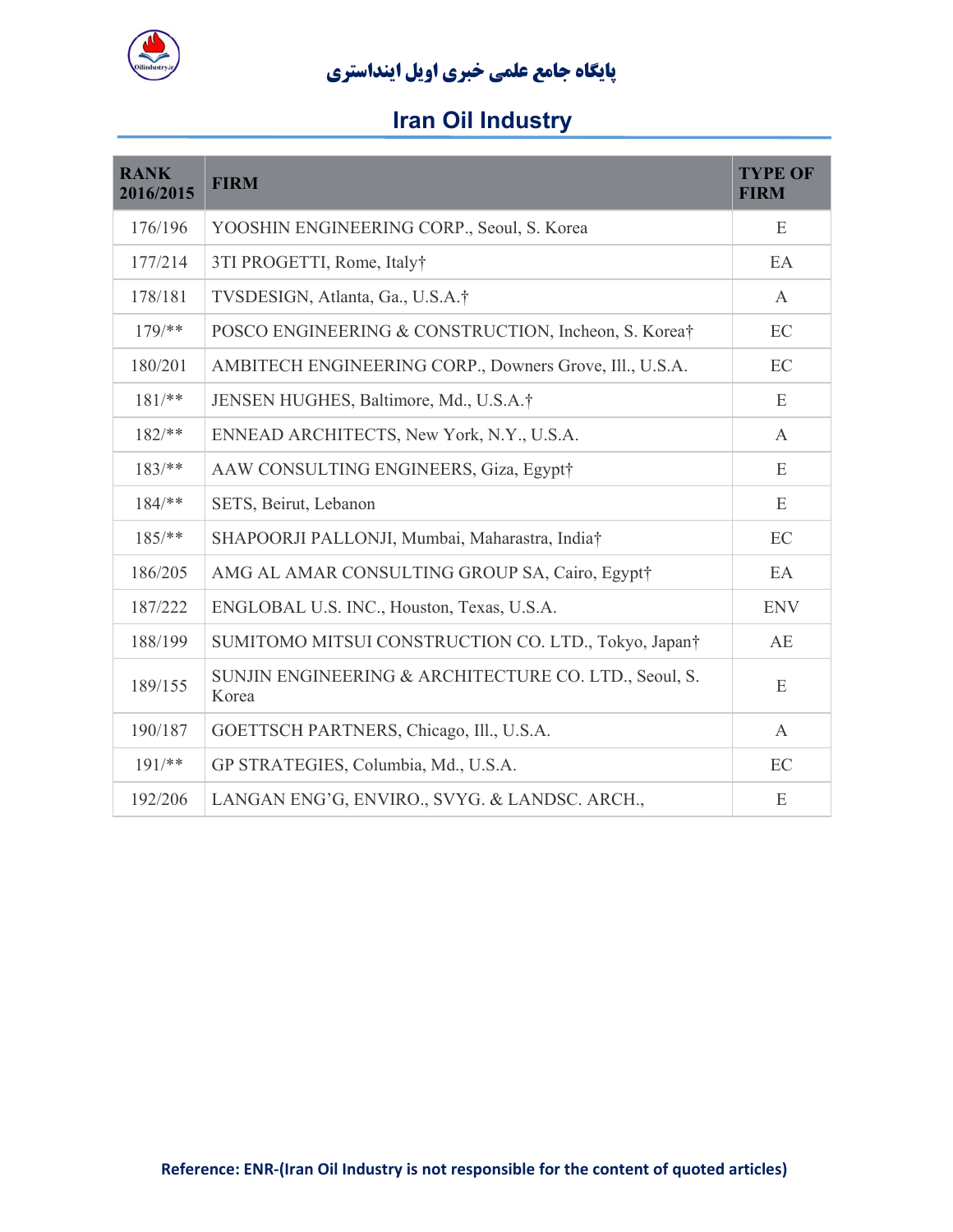

| <b>RANK</b><br>2016/2015 | <b>FIRM</b>                                                        | <b>TYPE OF</b><br><b>FIRM</b> |
|--------------------------|--------------------------------------------------------------------|-------------------------------|
|                          | Parsippany, N.J., U.S.A.†                                          |                               |
| 193/176                  | TEMELSU INTERNATIONAL ENGINEERING SERVICES INC.,<br>Ankara, Turkey | E                             |
| $194/**$                 | SINOSTEEL EQUIPMENT & ENGINEERING CO. LTD., Beijing,<br>China      | EC                            |
| 195/215                  | SSOE GROUP, Toledo, Ohio, U.S.A.†                                  | EA                            |
| 196/186                  | MERRICK & CO., Greenwood Village, Colo., U.S.A.†                   | EA                            |
| 197/219                  | STUDIOS ARCHITECTURE, Washington, D.C., U.S.A.                     | $\mathsf{A}$                  |
| $198$ /**                | SALFO AND ASSOCIATES SA, Athens, Greece†                           | EA                            |
| $199$ /**                | DBA GROUP SRL, Villorba, Italy†                                    | EA                            |
| 200/178                  | PUNJ LLOYD LTD., Gurgaon, Haryana, India†                          | EC                            |
| <b>RANK</b><br>2016/2015 | <b>FIRM</b>                                                        | <b>TYPE OF</b><br><b>FIRM</b> |
| $201/*$                  | CUNINGHAM GROUP ARCHITECTURE INC., Minneapolis, Minn.,<br>U.S.A.†  | $\mathsf{A}$                  |
| 202/207                  | REBEL DESIGN+GROUP, Marina Del Rey, Calif., U.S.A.                 | $\mathsf{A}$                  |
| $203/**$                 | ME ENGINEERS, Golden, Colo., U.S.A.                                | E                             |
| 204/211                  | SB ARCHITECTS, San Francisco, Calif., U.S.A.                       | A                             |
| 205/194                  | MG2, Seattle, Wash., U.S.A.                                        | A                             |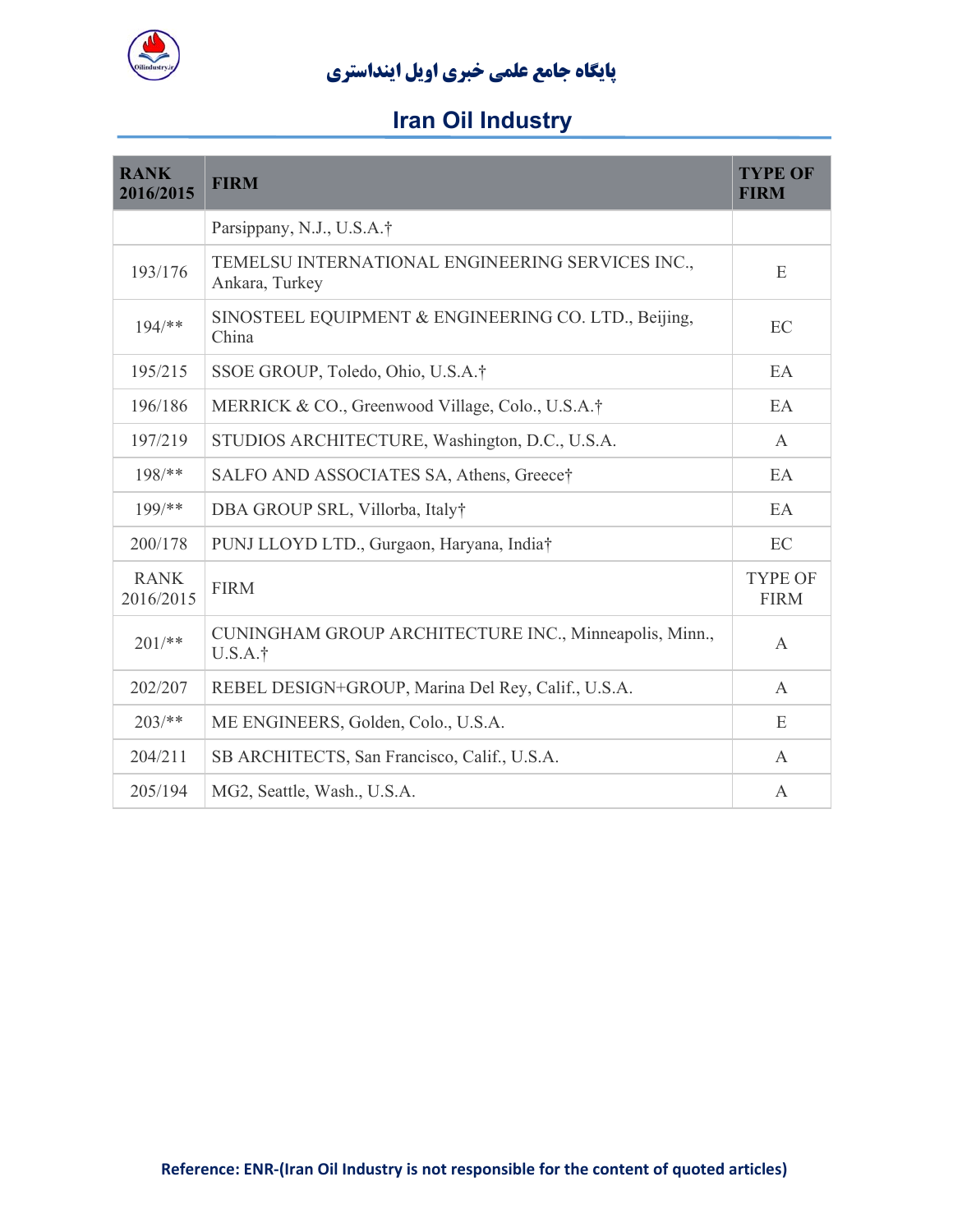

| <b>RANK</b><br>2016/2015 | <b>FIRM</b>                                                          | <b>TYPE OF</b><br><b>FIRM</b> |
|--------------------------|----------------------------------------------------------------------|-------------------------------|
| 206/217                  | DLZ, Columbus, Ohio, U.S.A.†                                         | EA                            |
| $207/**$                 | ENG'G FOR THE PETROLEUM & PROCESS INDUSTRIES-ENPPI,<br>Cairo, Egypt† | EC                            |
| $208/**$                 | TRC COS. INC., Lowell, Mass., U.S.A.†                                | E                             |
| 209/204                  | YUKSEL PROJE ULUSLARARAS? AS, Ankara, Turkey†                        | EA                            |
| 210/216                  | PYUNGHWA ENGINEERING CONSULTANTS LTD., Gyeonggi-do,<br>S. Korea      | E                             |
| $211/*$                  | ZAS ARCHITECTS INC., Dubai, U.A.E                                    | $\mathbf{A}$                  |
| 212/221                  | CHINA METALLURGICAL GROUP CORP., Beijing, China†                     | EA                            |
| $213/**$                 | CRB, Kansas City, Mo., U.S.A.                                        | EA                            |
| $214/**$                 | ENGICON, Amman, Jordan                                               | AE                            |
| 215/223                  | JBA CONSULTING ENGINEERS, Las Vegas, Nev., U.S.A.                    | E                             |
| $216/**$                 | VANDERWEIL ENGINEERS, Boston, Mass., U.S.A.                          | E                             |
| 217/200                  | WD PARTNERS, Dublin, Ohio, U.S.A.†                                   | AE                            |
| $218$ /**                | LEIDOS, Reston, Va., U.S.A.†                                         | EAC                           |
| 219/193                  | CHINA RAILWAY CONSTRUCTION CO. LTD., Beijing, China†                 | EC                            |
| 220/224                  | MIDDOUGH INC., Cleveland, Ohio, U.S.A.†                              | EA                            |
| 221/218                  | CHINA CONSTRUCTION ENG'G DESIGN GRP. CO. LTD., Beijing,<br>China†    | AE                            |